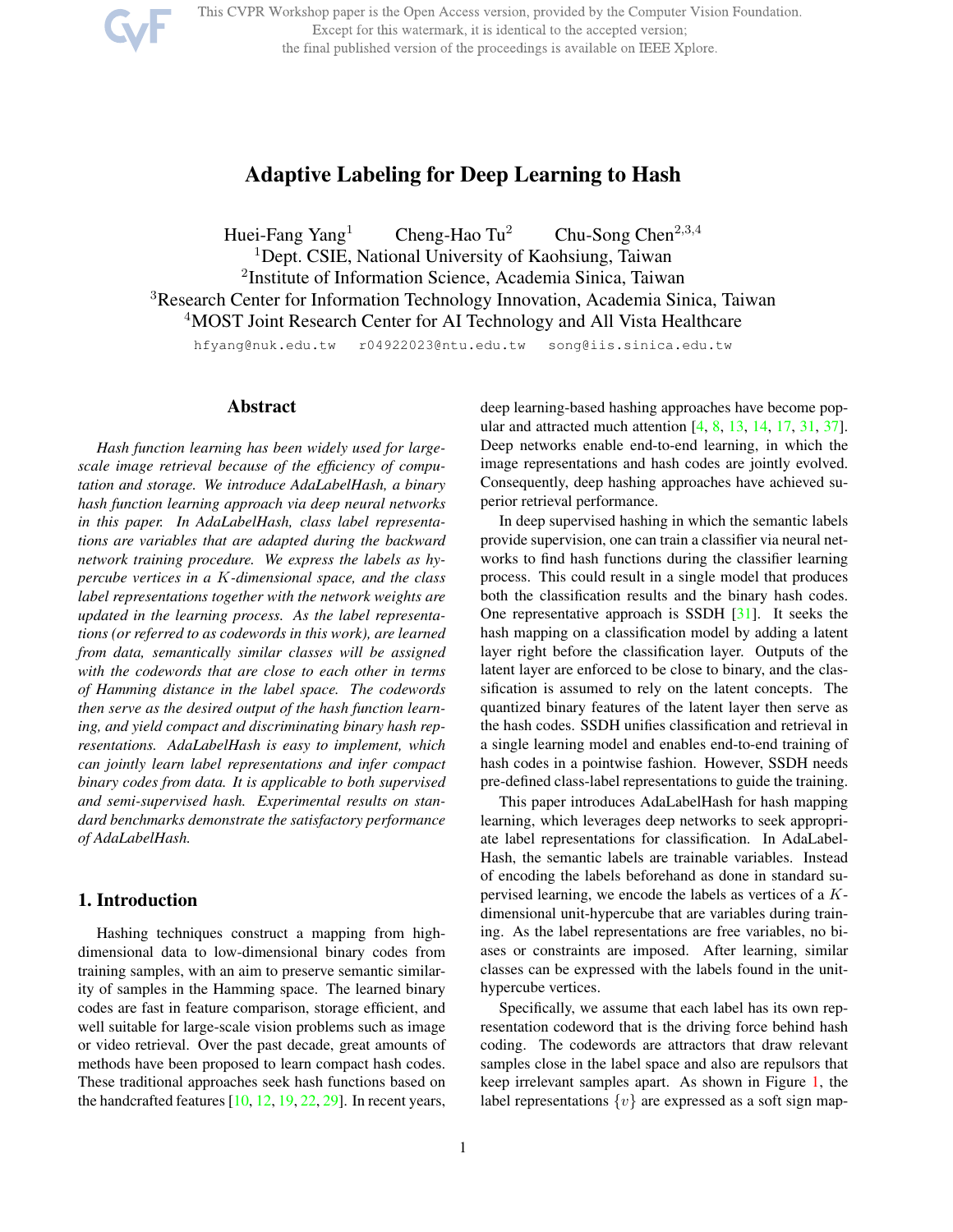

Figure 1. AdaLabelHash assumes that C unknown codewords  $\{v_j\}$ , each of which expresses a class label, are variables to be recovered, and hash coding is guided by these codewords. Each codeword attracts (repulses) data of similar (dissimilar) semantic meanings to the concept it represents. In the left part, conv+pooling+FC denotes a neural network consisting of convolution layers, max-pooling and fully connected layers, and their weights  $\{W\}$  are unknowns to be learned too. The representation codewords  $\{v_i\}$  are generated by applying a soft sign function (tanh) to dummy variables  $\{z_i\}$ , the input to the right-hand-side network. As the value of each entry in  $\{v_i\}$  is within  $[-1, 1]$ , it serves as an approximation of unit-hypercube vertex. Both the dummy free variable  $\{z_i\}$  in the right part and the network weights  $\{W\}$  in the left part are variables to be found during the learning process via the back-propagation algorithm.

ping (tanh) of the variable inputs  $\{z\}$  of a neural network. Given the input image, the network weights  $W$  and variable inputs  $z$  are jointly learned via the back-propagation training procedure, which generate the hash codes  $u$  and label representations v.

Employing unknown inputs as variables has been utilized for visualizations (*e.g*., [23] and DeepDream), image style transfer [9] and optimizing generative models [1]. We exploit this idea for learning hash codes and afford a length- $K$  binary representation per class. Besides, with the label representations, we can generalize AdaLabelHash to handle semi-supervised hashing via self-training [25].

The main characteristics of this paper are as follows:

- A new approach is introduced that explores the label representations (or codewords) of semantic categories as the unknown inputs for classification via deep models. These label representations guide the hash coding.
- Our approach can learn similarity-preserving hash codes and discover the label representations simultaneously during the learning process, with no needs of prior assumptions for the free input variables.
- Our approach is flexibly applicable to both singlelabel and multi-label data, and extendable for semisupervised hashing.

# 2. Related Work

Learning-based hashing approaches can be classified into three categories: unsupervised, supervised, and semisupervised hashing. Unsupervised hashing constructs hash functions that preserve the similarity between data points in the original input space based solely on samples without labels, including SH [29], ITQ [10], and deep learning-based approaches such as DH  $[18]$  and DeepBit  $[15, 16]$ . Among the aforementioned approaches, in addition to similaritypreserving, DeepBit further learns binary descriptors that are rotationally invariant.

Supervised hashing learns binary codes by fully exploiting annotated information provided in the data. The supervision can be pairwise similarity relations (*e.g*., BRE [12] and MLH [19]) or class labels (*e.g*., ITQ-CCA [10] and RSH [32]). Traditional methods learn hash functions to encode hand-crafted visual descriptors into binary codes. Recent deep hashing approaches have shown superior performance. This is because deep networks can learn image representations and hash functions simultaneously, and the learned binary codes exhibit better discriminability. One of the early deep hashing approaches is CNNH [30]. It is a two-stage approach, where the first stage learns approximate hash codes and the second uses a deep network to learn a mapping from the training data to hash codes. However, it has a limitation that hash code learning and data representation learning cannot benefit each other. DNNH [13] overcomes this limitation by jointly optimizing hash coding and feature representation learning within one network. Later, much of the work has been proposed. DSRH [36] proposes to utilize the multilevel similarity information to guide the learning of hash functions. DHN [37] and DPSH [14] leverage pairwise label similarity to optimize cross-entropy loss. To learn concentrated hash codes, DCH [3] designs a modified pairwise cross-entropy loss based on Cauchy distribution. DVSQ [4] learns a visual-semantic embedding by a two-stream network, one taking as input the labels and the other the data, where the labels are generated by a skipgram model, *e.g*., word2vec. The recent HashGAN [2] utilizes a generative model to synthesize images conditioned on the pairwise similarity information for performance improvement. On the other hand, assuming that classification depends on a set of *on* and *off* attributes, [17] learns binary codes that preserve label semantics. SSDH [31] treats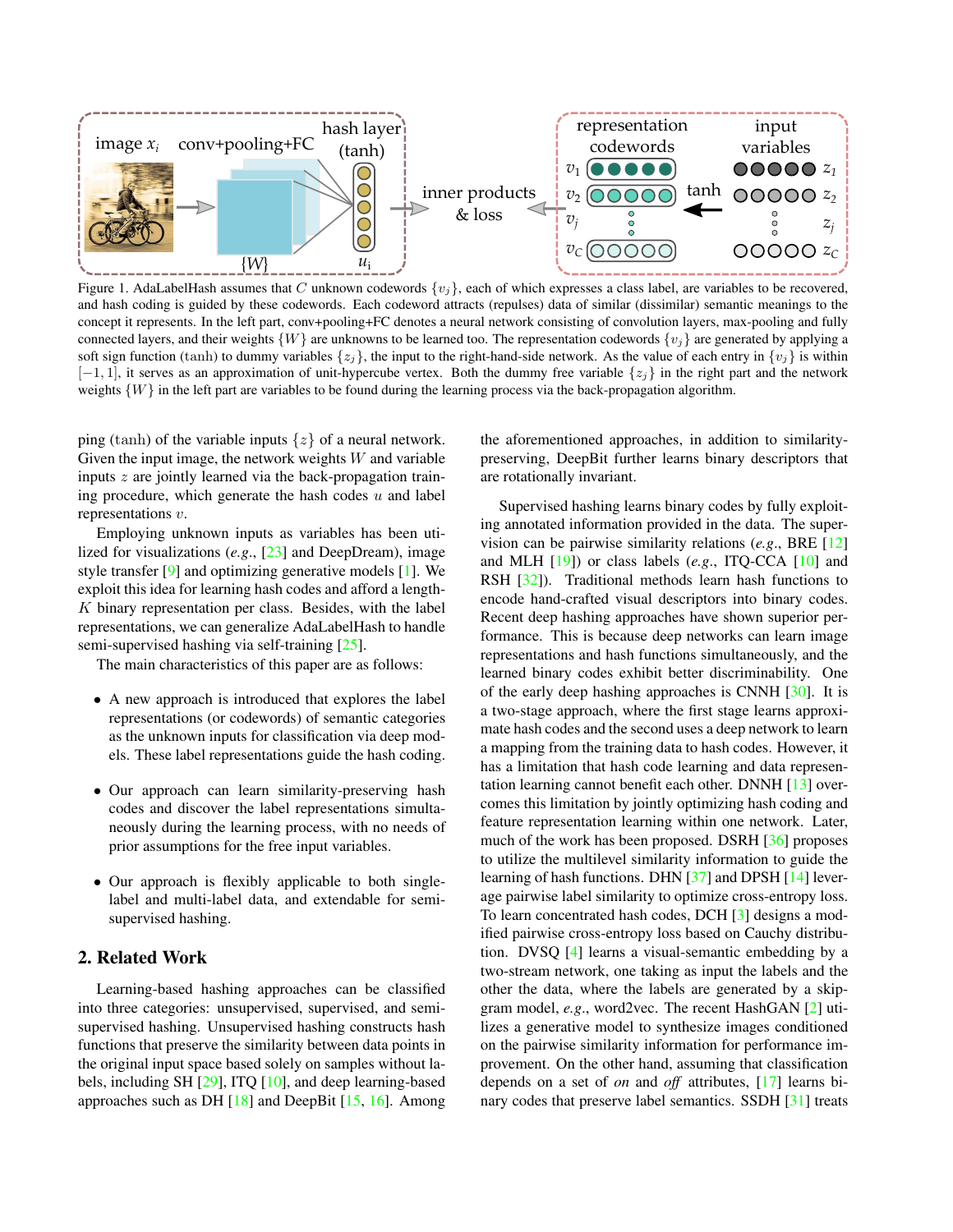binary codes as hidden concepts that govern classification and learns discriminative codes complying with semantic labels as well as hash code properties. Besides, some recent studies  $[6, 8, 24]$  have been focused on handling the discrete constraint imposed on the networks. HashNet [6] solves this problem by gradually changing a smoothed objective function to more non-smooth one during the course of training. DMDH [8] minimizes the discrepancy between the continuous hash codes and the desired discrete binary codes. The above approaches still adopt a continuous relaxation to the discrete constraint. One can directly train on the binary codes via policy gradient, as done in PGDH [33].

Due to the high cost to obtain extensive annotations and the availability of abundant data without complete annotations, semi-supervised hashing algorithms, *e.g*., SSH [27], SSTH [28] and MLAGH [11] have been proposed, which leverage the unlabeled samples in addition to the labeled ones to perform hash code learning. The learned binary codes preserve the semantic similarity of the labeled data and the underlying data structures. Deep semisupervised hashing has received attention more recently. Semi-SDH [34] utilizes a graph embedding to discover the similarity between labeled and unlabeled data. DSH-GANs [20] employs generative adversarial models to generate synthetic images for enriching the diversity of training samples. The hash functions are learned from both the real and the synthetic data.

Previous deep hashing approaches do not provide representation codewords learned for semantic categories. Our AdaLabelHash not only affords explicit representations for semantic labels but can also capture the correlation between labels as shown in Discussion.

## 3. Adaptive Labeling for Deep Hashing

Let  $X = \{x_i\}_{i=1}^N$  denote a set of N training images labeled with  $C$  classes. Each image belongs to one class (single label case) or several classes (multi-labels case). Denote  $S = \{s_{ij}\}\$ to be the association matrix, with  $s_{ij} = 1$  if  $x_i$  belongs to class j and  $s_{ij} = 0$  otherwise,  $j = 1 \cdots C$ . Our goal is to learn a mapping  $\Omega: X \to \{-1,1\}^{K \times N}$  that projects a sample  $x_i$  into a K-bit hash code  $u_i = \Omega(x_i)$ .

We use a deep network to learn the mapping,  $\mathcal{F}(x_i, \mathcal{W}) \in \mathbb{R}^K$ , where W denotes the weights of the network  $F$  and the output is a K-dimensional vector. The hash codes are then obtained by taking the sign of the network outputs,  $u_i = sgn(\mathcal{F}(x_i, \mathcal{W}))$ , and  $sgn(\cdot) \in {\{\pm 1\}}^K$  is the sign function.

In common supervised learning, a C-dimensional vector is used to represent the  $C$  classes. For example, to learn a classifier in the single-label case, the  $j$ -th class is often represented as a length- $C$  one-hot vector, with the  $j$ -th element being 1 and the others being 0. In our work, to learn a hash function mapping, the classes are not expressed as a

constant C-dimensional vector, but variable vectors in Kdimensional space, where  $K$  is the length of the hash-code.

More specifically, we assume that each class has its own codeword in the K-dimensional space. The set of codewords is denoted by  $V = \{v_j\}_{j=1}^C \in \{-1,1\}^{K \times C}$ , where  $v_j$  is a K-bit binary codeword, or a vertex in the Kdimensional hypercube. When the codewords are known beforehand, one can directly employ them as the learning goal and optimize a loss derived based on the fixed, given codewords. However, without any prior knowledge about the underlying data distribution, it is unlikely to obtain representation codewords that well partition the feature space. To avoid the need to hand-craft the representation codewords, we instead treat the codewords as part of the network parameters to be learned. We assume that the codewords V are directly derived from a set of dummy variables  $Z = \{z_j\}_{j=1}^C \in \mathbb{R}^{K \times C}$ , where  $v_j = \text{sgn}(z_j)$ . The codewords act as attractors and repulsors during learning. The learning objective is to make the binary code  $u_i$  of sample  $x_i$  and a codeword  $v_j$  close if  $s_{ij} = 1$ , and simultaneously keep  $u_i$  and  $v_j$  as apart as possible if  $s_{ij} = 0$ .

The closeness between a pair of binary codes  $h_i$  and  $v_j$ is determined by their Hamming distance:  $dist_H(u_i, v_j) =$  $\frac{1}{2}(K-\langle u_i, v_j \rangle)$ , where  $\langle \cdot, \cdot \rangle$  is the inner product. Hence, the inner product reflects the closeness between binary codes. We define the objective function of AdaLabelHash for N training samples as:

$$
\min_{\mathcal{W}, Z} L(\mathcal{W}, Z) = \sum_{i=1}^{N} \sum_{s_{ij}=1} \max(0, m - u_i^T v_j + \max(u_i^T v_i [s_{it} \neq 1])),
$$
 (1)

where  $m$  is the margin, which defines the inner product of a similar sample-codeword pair should be at least  $m$  larger than the least dissimilar sample-codeword pair, and Iverson bracket indicator function when  $[s_{ij} \neq 1]$  evaluates to 1  $s_{ij} \neq 1$  and 0 otherwise, with  $\{s_{ij}\}\$ the associatoin matrix between data and label. In our experiments, m is set to 1.

A problem occurs in the above formulation is that we cannot back-propagate the gradients to the unknowns  $W$ and Z due to the  $v_j = \text{sgn}(z_j)$  and  $u_i = \text{sgn}(\mathcal{F}(x_i, \mathcal{W}))$ functions. In AdaLabelHash, we use a soft sign function  $tanh(\cdot)$  to approximate the sign( $\cdot$ ) instead, as shown in Fig. 1. That is,  $v_j = \tanh(z_j)$  and  $u_i = \tanh(\mathcal{F}(x_i, \mathcal{W}))$ . The similarity is measured by the real-valued hash codes  $u_i$  and codewords  $v_j$  and is given as  $u_i^T v_j$ . AdaLabel-Hash learns the hash coding  $\mathcal{F}(x_i, \mathcal{W})$  and the codewords V simultaneously. That is, both the network weights and class label representations are adjusted via back propagation. Because the label representations (codewords) are learned from data, they are expected to better capture the underlying data structure than the hand-crafted labeling, where semantically similar classes can be represented by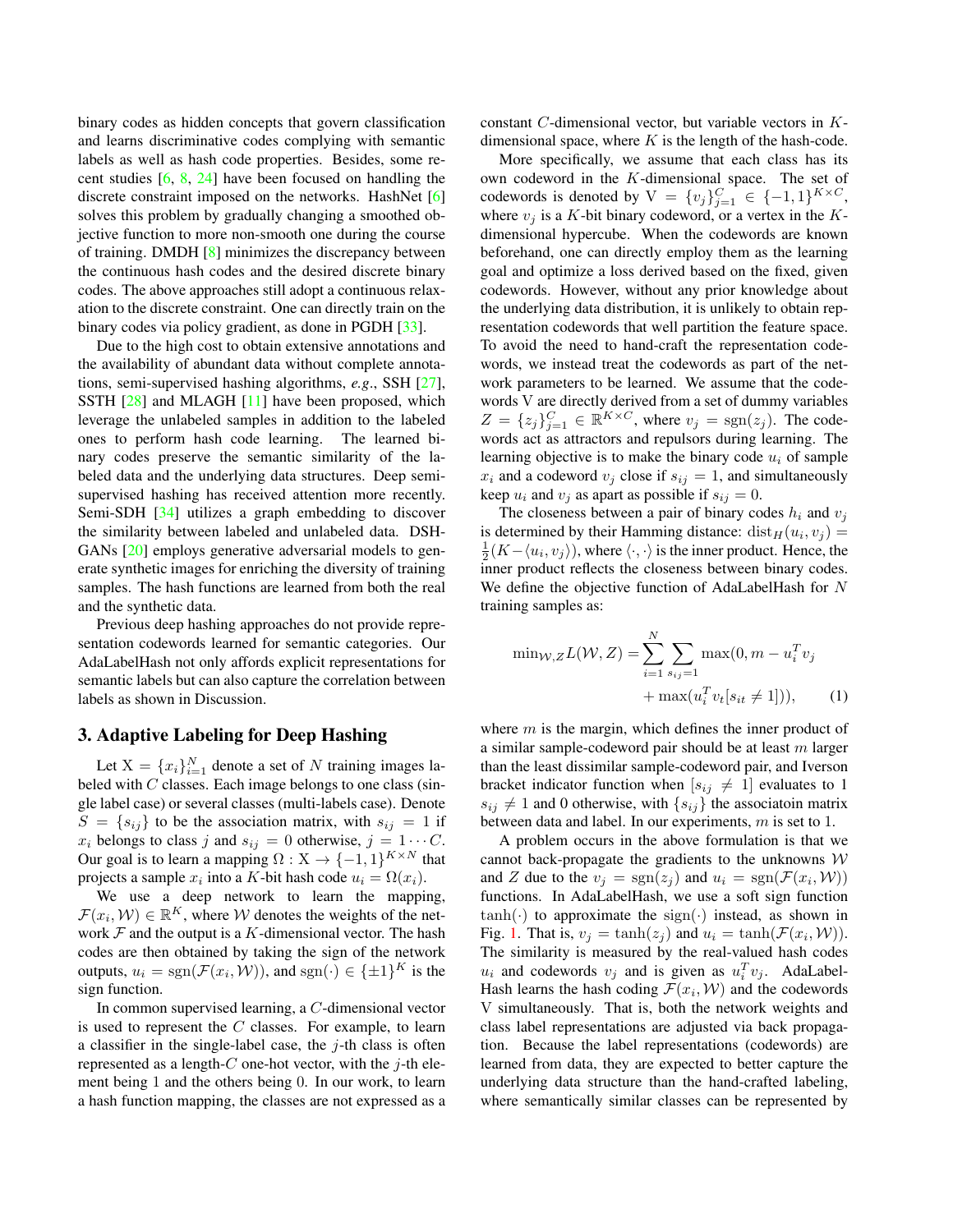closer codewords in the K-dimensional space, where  $K$  is the hash-code length set for hash-function learning.

Once trained, the binary hash code of an input sample  $x$  can be efficiently obtained by converting the sample through the network and quantizing the activations of the hash layer,  $h = \text{sgn}(u) = \text{sgn}(\mathcal{F}(x_i, \mathcal{W}))$ . One may introduce a quantization error in the learning objective as in [6, 31], so that the learned codewords are more binarized. Currently, we have not use the quantization loss term in the formulation yet, but AdaLabelHash can incorporate it easily if needed.

#### 4. Semi-supervised Hashing via Self-training

Leveraging the representation codewords, AdaLabel-Hash can be extended to semi-supervised learning, where the input data are provided with or without label annotations. Our method follows the self-training principle [25]. We first train AdaLabelHash on the labeled samples to make the codewords possess some discrimination power. Then, we treat the probabilities obtained by a softmax over the inner products between the hash layer and the codewords as confidence values and assign pseudo labels to the unlabeled samples. We include only the unlabeled data with pseudo labels of high confidences (*i.e*., confidence values greater than a threshold) in the labeled data. The newly formed training set (*i.e*., labeled data and unlabeled data with assigned labels) is used to train the neural network. This process is repeated several times to complete the semisupervised learning.

Each single-label image is associated with only one label, so one can assume that an unlabeled input sample is associated with the label of the highest probability. However, the number of labels associated with a multi-label sample is unknown. To deal with this issue, we take a conservative approach to avoid performance degradation caused by misassignment of the labels to the samples, where only the most confident labels are used as the pseudo labels for an input sample. We sort the labels according to their probabilities in a descending order to obtain a ranked list. The ranked list is divided into three disjoint sets, most-probable (top-k), least-probable (bottom-k), and uncertain (remaining). We assume that the input sample contains the most probable labels and do not contain the least probable labels, and treat the uncertain labels as missing. The losses and gradients of missing labels are set to zeros, so that they do not contribute to the neural network learning of semi-supervised hashing.

#### 5. Experiments

In the section, we evaluate the proposed AdaLabelHash on the CIFAR-10 and NUS-WIDE under the supervised and semi-supervised settings. We also visualize the learned binary representations to see if the label representations

capture the semantic similarity among categories.

**Datasets.** CIFAR-10<sup>1</sup>, one of the most popular benchmarks for evaluating retrieval algorithms, consists of 60,000  $32 \times 32$  color images in 10 classes. It is a single-label dataset, and each class contains 6,000 images. NUS- $WIDE<sup>2</sup>$  contains about 270,000 flickr images, but we were able to collect only about 230,000 images following the given URLs. It is a multi-label dataset, in which each image is associated with one or multiple labels in 81 concepts. Following the settings in [13, 30], we use a subset of 162,289 images in the 21 most frequent concepts. We split the data for the supervised and semi-supervised settings as follows.

Supervised setting: This setting follows that in [31]. In CIFAR-10, we use 10,000 images (1,000 images per class) as the query set and use the remaining images to train the network and to form the retrieval database. In NUS-WIDE, 2,100 images (100 images per concept) are randomly selected to construct the query set, and the rest are used as training images as well as the retrieval database.

Semi-supervised setting: Following the settings in [34], in CIFAR-10, we randomly select 1,000 images (100 images per class) as the query set and use the remaining 59,000 images as the retrieval database. 5,000 images (500 images per class) are selected from the retrieval database as the labeled training set and the remaining 54,000 images are used as unlabeled training set. In NUS-WIDE, 2,100 images (100 images per concept) are randomly selected as the query set, and the rest are used as the retrieval database. The labeled training set contains 10,500 images selected from the retrieval database, and the unlabeled training set contains the rest images.

Table 1 shows the details of the two settings.

Evaluation Metrics. We evaluate the retrieval performance using mean average precision (mAP). It is defined as the mean of the average precision (AP) of all the queries, that is, mAP =  $\frac{1}{N} \sum_{i=1}^{N} AP_i$ , with N the number of query images. The  $AP<sub>i</sub>$  of a query image i is given as

$$
AP_i = \frac{1}{M} \sum_{r=1}^{R} \text{prec}(r) \odot \text{rel}(r),\tag{2}
$$

where  $M$  is the number of relevant images in the returned list,  $prec(r)$  denotes the precision at the top r returned images, and  $rel(r)$  indicates whether the rth retrieved image is relevant to the query or not.  $rel(r) = 1$  means the returned

<sup>1</sup>https://www.cs.toronto.edu/˜kriz/cifar.html

<sup>2</sup>http://lms.comp.nus.edu.sg/research/NUS-WIDE. htm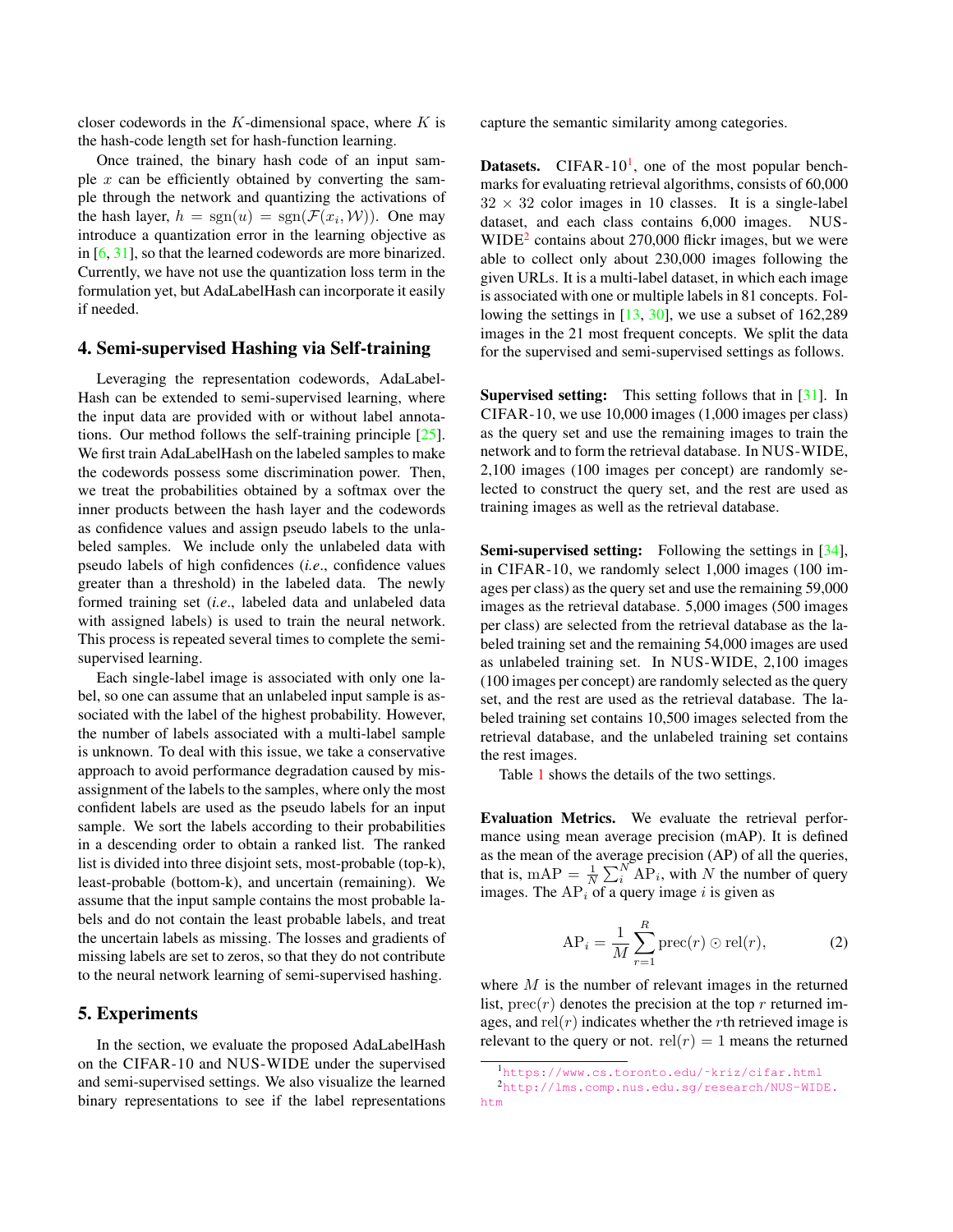Table 1. The statistics of datasets used in the experiments.

|            | Supervised |          |          | Semi-supervised |                  |                    |          |       |
|------------|------------|----------|----------|-----------------|------------------|--------------------|----------|-------|
| Dataset    | # classes  | training | database | query           | labeled training | unlabeled training | database | query |
| $CIFAR-10$ | 10         | 50,000   | 50,000   | 10,000          | 5.000            | 54,000             | 59,000   | 1,000 |
| NUS-WIDE   | 21         | 160.189  | 160.189  | 2.100           | 10.500           | 146.989            | 160.189  | 2,100 |

Table 2. The network architecture adopted in our experiments for hash coding. LRN denotes the local response normalization that implements the lateral inhibition. The ReLU is the activation function for all the layers, except for the hash layer that uses the tanh.

| Layer             | Configuration                                       |
|-------------------|-----------------------------------------------------|
| conv1             | filter $64x11x11$ , stride 4, pad 0, LRN, maxpool 2 |
| conv2             | filter 256x5x5, stride 1, pad 2, LRN, maxpool 2     |
| conv3             | filter 256x3x3, stride 1, pad 1                     |
| conv4             | filter 256x3x3, stride 1, pad 1                     |
| conv <sub>5</sub> | filter 256x3x3, stride 1, pad 1, maxpool 2          |
| fc6               | $4096$ nodes                                        |
| fc7               | $4096$ nodes                                        |
| hash              | K nodes with tanh activations                       |

image is a relevance of the query and 0 otherwise. We use image labels to determine whether or not two images are relevant. When two images share at least one common label, they are considered relevant.

Implementation details. Our implementation uses Keras with a Tensorflow backend. We choose the CNN-F [7] as the network model, which consists of 5 convolutional layers, 2 fully-connected layers (fc6 and fc7) and one classification output layer. We remove the output layer and add in a hash layer of  $K$  nodes with tanh activations. Table  $2$ shows the detailed architecture. The weights of the first 7 layers are initialized with the weights pre-trained on ImageNet [21] and the weights of the hash layer are initialized by a Xavier uniform.

Besides image inputs, the other inputs to AdaLabelHash are input variables  $(Z = \{z_j\}_{j=1}^C)$  for learning label representations of semantic categories. Codeword learning is similar to word embeddings in natural language processing where words are mapped to real-valued vectors, which can be easily implemented by the Embedding layer provided in Keras. The entire AdaLabelHash network is optimized via back-propagation using stochastic gradient descent (SGD) with Nesterov momentum.

#### 5.1. Results on CIFAR-10

Supervised experiments. We compare AdaLabelHash with 11 deep hashing approaches, including SSDH [31], DPSH [14], DMDH [8], DRSCH [35], DSCH [35], DSRH [36], DQN [5], CNNH [30], DNNH [13], DHN [37], Table 3. The mAPs of supervised methods on CIFAR-10.

| Method            | 24 bits | 32 bits | 48 bits |
|-------------------|---------|---------|---------|
| AdaLabelHash      | 0.930   | 0.946   | 0.934   |
| SSDH[31]          | 0.919   | 0.914   | 0.914   |
| DPSH $[14]$       | 0.781   | 0.795   | 0.807   |
| DVSQ[4]           |         | 0.730   | 0.733   |
| DMDH[8]           |         | 0.719   | 0.732   |
| <b>DRSCH [35]</b> | 0.622   | 0.629   | 0.631   |
| <b>DSCH</b> [35]  | 0.613   | 0.617   | 0.620   |
| <b>DSRH</b> [36]  | 0.611   | 0.617   | 0.618   |
| DQN [5]           | 0.558   | 0.564   | 0.580   |
| <b>DHN</b> [37]   | 0.594   | 0.603   | 0.621   |
| <b>DNNH</b> [13]  | 0.566   | 0.558   | 0.581   |
| <b>CNNH</b> [30]  | 0.511   | 0.509   | 0.522   |
|                   |         |         |         |



Figure 2. Visualization of the learned binary codes of AdaLabel-Hash by t-SNE on CIFAR-10 when the code length is 48.

and DVSQ [4]. As shown in Table 3, AdaLabelHash provides better retrieval results than the approaches compared. This suggests that joint learning of label representations and hash codes are potentially useful and the learned hash codes exhibit good discriminability.

Visualization of learned binary codes. Figure 2 shows the t-SNE [26] visualization of the binary codes learned by AdaLabelHash on CIFAR-10. As can be seen, AdaLabel-Hash can learn a representation space where images of the same semantic content form a group and the boundaries between different semantic groups are prominent. Besides, we observe that semantic groups (*e.g*., bird, cat, dog) that share common higher-level abstraction (*e.g*., animals) tend to reside closer in the feature space; therefore different higher-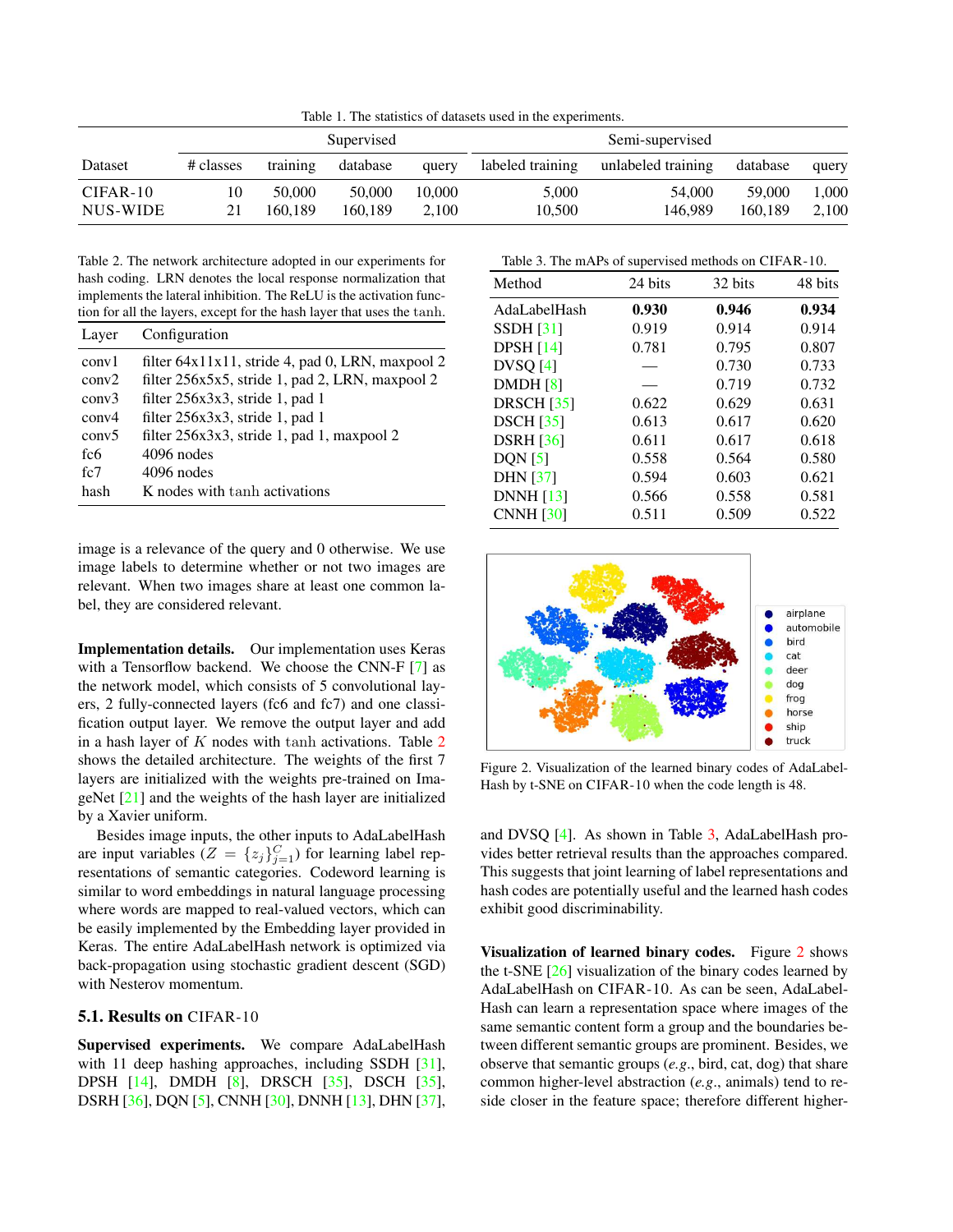Table 4. The mAPs of semi-supervised methods on CIFAR-10.

| Method          | 24 bits | 32 bits | 48 bits |
|-----------------|---------|---------|---------|
| AdaLabelHash    | 0.806   | 0.816   | 0.845   |
| Semi-SDH $[34]$ | 0.813   | 0.812   | 0.814   |
| DSH-GANs [20]   | 0.781   | 0.787   | 0.802   |
| MLAGH [11]      | 0.556   | 0.542   | 0.528   |

level abstractions reside in the different parts of the feature space. For instance, the left side of the figure is animals whereas the right side is with transportation concept. The representation structures are captured by AdaLabelHash as there are no additional high-level semantic priors, such as relationships among labels, imposed during learning.

Semi-supervised experiments. In Table 4, we compare AdaLabelHash to semi-supervised hashing approaches including Semi-SDH [34], DSH-GANs [20], and MLAGH [11]. The results show that AdaLabelHash outperforms almost all approaches at different code-length settings, except for Semi-SDH at a shorter code length (24 bits). The reason could be that Semi-SDH exploits an online graph approach, which can better capture the neighboring information between the unlabeled images and the label images. In contrast, AdaLabelHash uses a simpler approach but yields better results in overall.

#### 5.2. Results on NUS-WIDE

Supervised experiments. Like the evaluation done on CIFAR-10, AdaLabelHash is also compared to several deep supervised hashing approaches on NUS-WIDE. As reported in Table 5, AdaLabelHash performs more favorably against almost all the approaches compared, except the SSDH on the fewer-bits case at code length 24. We think the reason is that a longer code would make the representation learning easier. Nevertheless, the results generally show that AdaLabelHash is effective on obtaining competitive results for hasing on mult-label cases. Note that the HashNet [6] and HashGAN [3] are not included in comparison because they adopt a different setting of using all the 81 concepts (labels). Although the results cannot be compared directly due to different settings, we still show their performance as a reference in the following. HashNet yields mAPs of 69.9% and 71.1% when the code lengths are 32 and 48, respectively. HashGAN attains 74.4% at code length 32 and 74.8% at the code length 48. Since more labels are used, their performance is lower than ours.

Semi-supervised experiments. Table 6 shows the comparison of AdaLabelHash with the semi-supervised hashing approaches, Semi-SDH [34] and MLAGH [11]. The MLAGH utilizes the CNN features, which are 300-d PCA-

Table 5. The mAPs of supervised methods on NUS-WIDE. The mAP is calculated based on top 50,000 returned images.

| Method            | 24 bits | 32 bits | 48 bits |
|-------------------|---------|---------|---------|
| AdaLabelHash      | 0.758   | 0.769   | 0.800   |
| <b>SSDH</b> [31]  | 0.787   | 0.750   | 0.782   |
| <b>DPSH</b> [14]  | 0.722   | 0.736   | 0.741   |
| <b>DRSCH</b> [35] | 0.622   | 0.623   | 0.628   |
| <b>DSCH</b> [35]  | 0.597   | 0.611   | 0.609   |
| <b>DSRH</b> [36]  | 0.618   | 0.621   | 0.631   |

| Table 6. The mAPs of semi-supervised methods on NUS-WIDE. |  |
|-----------------------------------------------------------|--|
|-----------------------------------------------------------|--|

| Method          | 24 bits | 32 bits | 48 bits |
|-----------------|---------|---------|---------|
| AdaLabelHash    | 0.759   | 0.791   | 0.806   |
| Semi-SDH $[34]$ | 0.725   | 0.731   | 0.735   |
| $MLAGH$ [11]    | 0.701   | 0.712   | 0.717   |



Figure 3. Relations among the learned representation codewords of NUS-WIDE. Thicker lines between codewords indicate smaller distances (*i.e*., higher correlations) and different colors represent different concept groups.

compressed features of the 4096-d features of fc6 (see Table 2) extracted from the pre-trained CNN-F. It can be observed that AdaLabelHash demonstrates superiority over other approaches across all bits. These results suggest again that AdaLabelHash can be readily applied to semisupervised hashing and yield satisfactory performance.

Label relations discovered from data. Thus far, we have shown that AdaLabelHash can learn similarity-preserving hash codes and handle supervised and semi-supervised learning of hash functions. This is due largely to the label representations discovered from visual data. Also thanks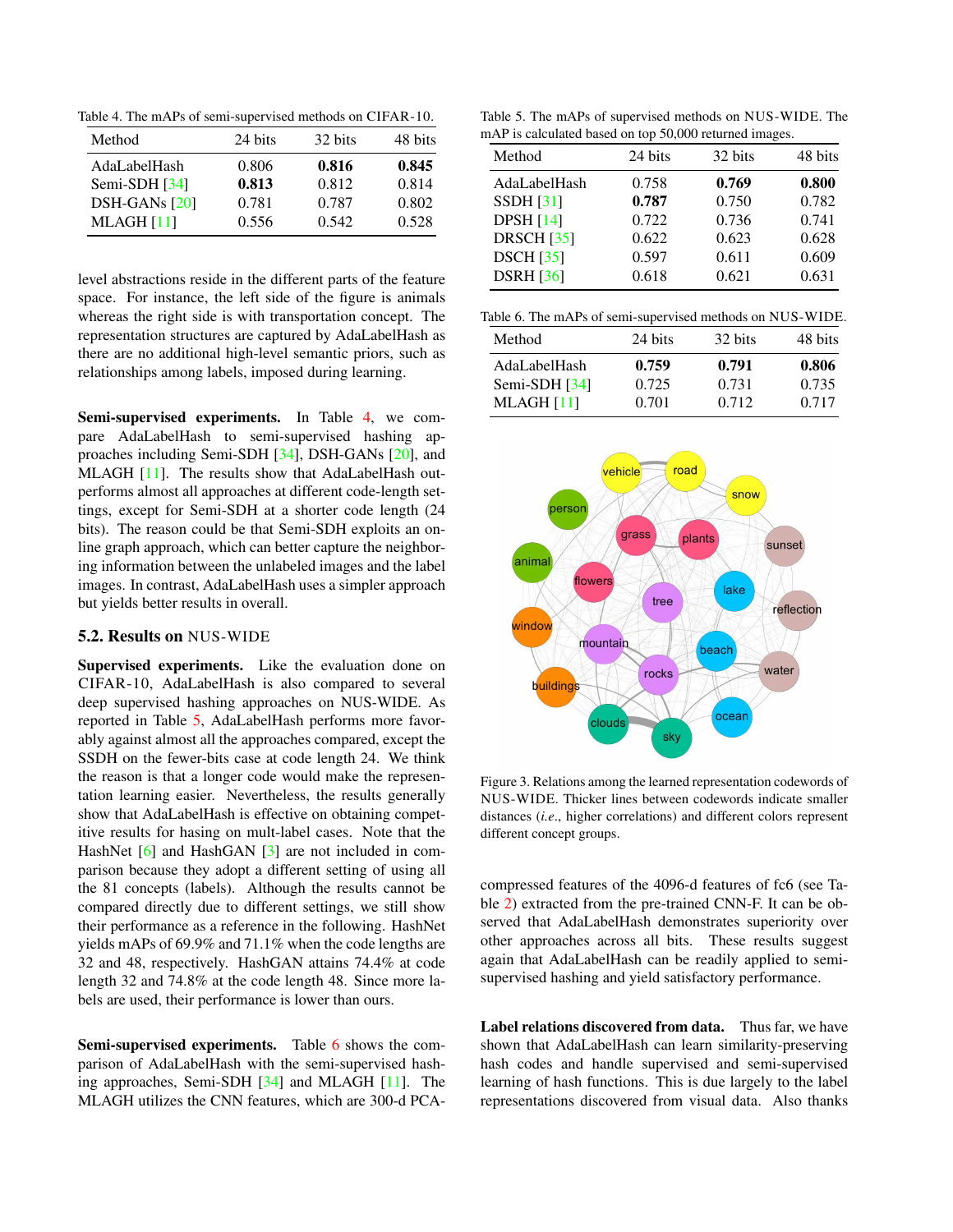to the explicit representations obtained, AdaLabelHash can find the correlation between labels. The labels may exhibit certain redundancy. We show that AdaLabelHash can remove redundancy among labels such that the labels of similar concepts are expected to have smaller distances between their codewords in the representation space.

Figure 3 shows the relations between the codewords learned from supervised AdaLabelHash for NUS-WIDE based on modularity optimization; thicker lines between codewords indicate smaller distances (*i.e*., higher correlations) and different colors represent different concept groups found in the representation space. As can be seen, the label "clouds" has a higher correlation to a similar concept of "sky" than a different concept of "buildings". The labels "vehicle" and "road" are highly correlated while "sunset" and "person" are not. Additionally, the codewords of similar semantic labels form a cluster, *e.g*., window and buildings belong to the same cluster; lake, beach, and ocean belong to another. Hence, the learned codewords exhibit the relations among semantic labels.

### 6. Conclusions

We have presented AdaLabelHash, a deep learning approach to hash function learning. AdaLabelHash can learn both label representations and neural-network weights simultaneously. The learned network can then be used to infer binary hash codes that exhibit good discriminating capability for image retrieval. Experimental results have demonstrated that AdaLabelHash achieves competitive retrieval performance for both supervised and semi-supervised hashing. The representation codewords learned from data via network training can reflect relations among the labels.

### Acknowledgment

This work is supported in part by the Ministry of Science and Technology of Taiwan under grants MOST 108-2634- F-001-004 and MOST 107-2218-E-390-006-MY2.

### References

- [1] P. Bojanowski, A. Joulin, D. Lopez-Paz, and A. Szlam. Optimizing the latent space of generative networks. *CoRR*, abs/1707.05776, 2017. 2
- [2] Y. Cao, B. Liu, M. Long, and J. Wang. HashGAN: Deep learning to hash with pair conditional wasserstein GAN. In *Proc. CVPR*, pages 1287–1296, 2018. 2
- [3] Y. Cao, M. Long, B. Liu, and J. Wang. Deep cauchy hashing for hamming space retrieval. In *Proc. CVPR*, 2018. 2, 6
- [4] Y. Cao, M. Long, J. Wang, and S. Liu. Deep visual-semantic quantization for efficient image retrieval. In *CVPR*, 2017. 1, 2, 5
- [5] Y. Cao, M. Long, J. Wang, H. Zhu, and Q. Wen. Deep quantization network for efficient image retrieval. In *AAAI*, pages 3457–3463, 2016. 5
- [6] Z. Cao, M. Long, J. Wang, and P. S. Yu. HashNet: Deep learning to hash by continuation. In *ICCV*, 2017. 3, 4, 6
- [7] K. Chatfield, K. Simonyan, A. Vedaldi, and A. Zisserman. Return of the devil in the details: Delving deep into convolutional nets. In *BMVC*, 2014. 5
- [8] Z. Chen, X. Yuan, J. Lu, Q. Tian, and J. Zhou. Deep hashing via discrepancy minimization. In *Proc. CVPR*, pages 6838– 6847, 2018. 1, 3, 5
- [9] L. A. Gatys, A. S. Ecker, and M. Bethge. Image style transfer using convolutional neural networks. In *CVPR*, pages 2414– 2423, 2016. 2
- [10] Y. Gong, S. Lazebnik, A. Gordo, and F. Perronnin. Iterative quantization: A procrustean approach to learning binary codes for large-scale image retrieval. *IEEE Trans. Pattern Anal. Mach. Intell.*, 35(12):2916–2929, 2013. 1, 2
- [11] H. Hu, K. Wang, C. Lv, J. Wu, and Z. Yang. Semi-supervised metric learning-based anchor graph hashing for large-scale image retrieval. *IEEE Trans. Image Processing*, 28(2):739– 754, 2019. 3, 6
- [12] B. Kulis and T. Darrell. Learning to hash with binary reconstructive embeddings. In *NIPS*, pages 1042–1050, 2009. 1, 2
- [13] H. Lai, Y. Pan, Y. Liu, and S. Yan. Simultaneous feature learning and hash coding with deep neural networks. In *CVPR*, pages 3270–3278, 2015. 1, 2, 4, 5
- [14] W. Li, S. Wang, and W. Kang. Feature learning based deep supervised hashing with pairwise labels. In *IJCAI*, pages 1711–1717, 2016. 1, 2, 5, 6
- [15] K. Lin, J. Lu, C.-S. Chen, and J. Zhou. Learning compact binary descriptors with unsupervised deep neural networks. In *Proc. CVPR*, pages 1183–1192, 2016. 2
- [16] K. Lin, J. Lu, C.-S. Chen, J. Zhou, and M.-T. Sun. Unsupervised deep learning of compact binary descriptors. *IEEE Trans. Pattern Anal. Mach. Intell.*, 2018. 2
- [17] K. Lin, H.-F. Yang, J.-H. Hsiao, and C.-S. Chen. Deep learning of binary hash codes for fast image retrieval. In *CVPRW on DeepVision: Deep Learning in Computer Vision*, pages 27–35, 2015. 1, 2
- [18] J. Lu, V. E. Liong, and J. Zhou. Deep hashing for scalable image search. *IEEE Trans. Image Processing*, 26(5):2352– 2367, 2017. 2
- [19] M. Norouzi and D. J. Fleet. Minimal loss hashing for compact binary codes. In *ICML*, pages 353–360, 2011. 1, 2
- [20] Z. Qiu, Y. Pan, T. Yao, and T. Mei. Deep semantic hashing with generative adversarial networks. In *ACM SIGIR*, pages 225–234, 2017. 3, 6
- [21] O. Russakovsky, J. Deng, H. Su, J. Krause, S. Satheesh, S. Ma, Z. Huang, A. Karpathy, A. Khosla, M. Bernstein, A. C. Berg, and L. Fei-Fei. ImageNet Large Scale Visual Recognition Challenge. *Int'l J. Computer Visionl*, pages 211–252, 2015. 5
- [22] F. Shen, C. Shen, W. Liu, and H. T. Shen. Supervised discrete hashing. In *CVPR*, pages 37–45, 2015. 1
- [23] K. Simonyan, A. Vedaldi, and A. Zisserman. Deep inside convolutional networks: Visualising image classification models and saliency maps. *CoRR*, abs/1312.6034, 2013.  $\overline{2}$